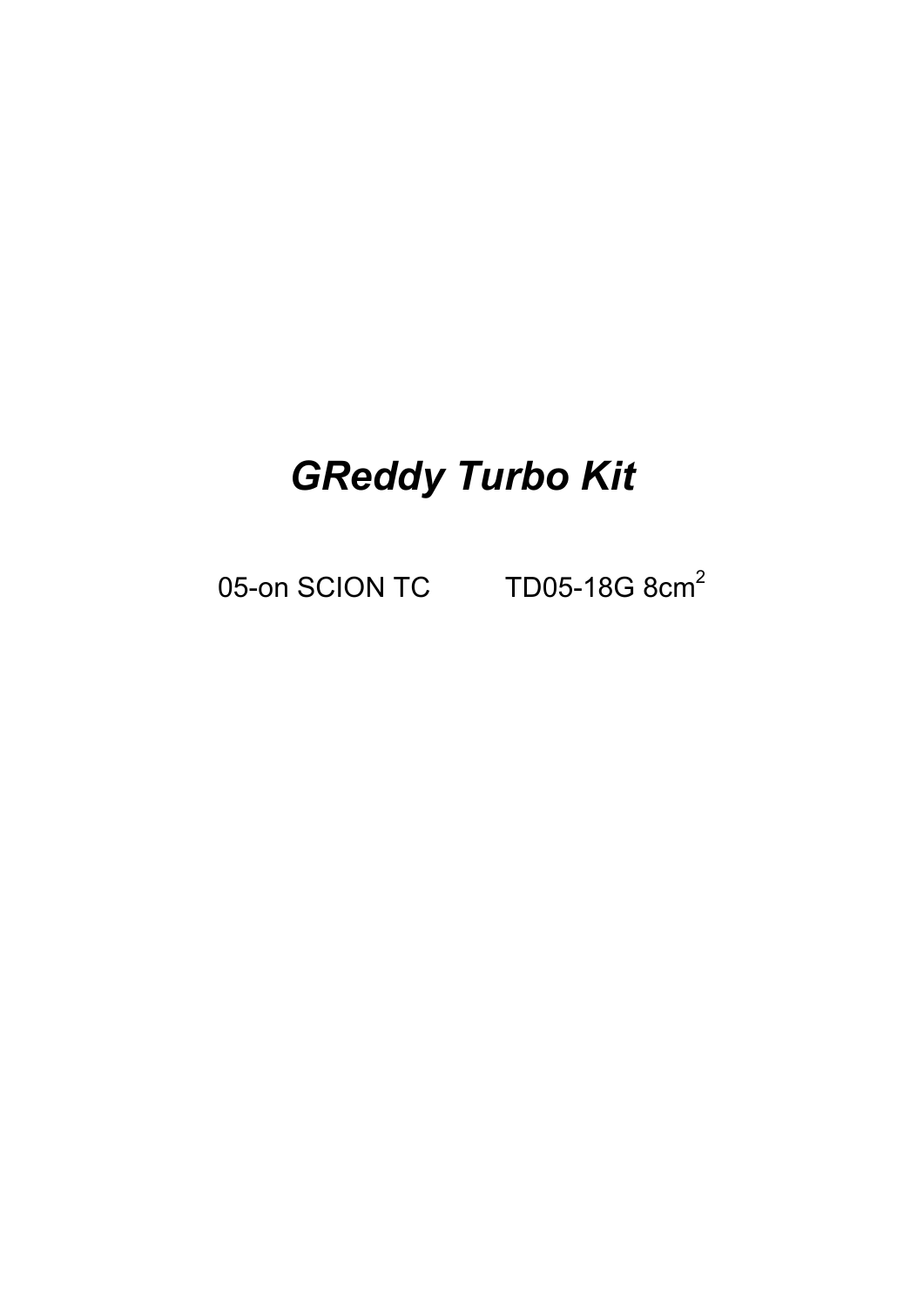## **Installation Manual**

## **Please read the entire manual before installing this kit.**

### Application:

| <b>Make</b>  | <b>Model</b> | <b>Chassis</b> | Year     |
|--------------|--------------|----------------|----------|
| <b>SCION</b> | <b>TC</b>    |                | $05$ -on |

- This *GReddy Turbo Kit* is designed only for the vehicles specified above.
- Premium grade gasoline (92 octane or higher) is required with this Kit.
- Use of **GReddy Racing Spark Plugs ISO #7** or NGK plugs (colder than factory) is recommended with this kit.
- This Turbo Kit **DOES NOT include a fuel control system**. It is mandatory to purchase a fuel control system as installing the turbo kit alone will cause engine damage due to extreme lean conditions.
- It is recommended to purchase either the *tC Turbo e-Manage Kit* or the *tC Turbo e-Manage Ultimate Kit*. These kits include 440cc injectors and the control unit is loaded with a program, made specifically for this application. Please contact an Authorized GReddy Dealer for purchasing information.
	- Scion tC turbo kit e-Manage Kit part number: TC440EMK
	- Scion tC turbo kit e-Manage Ultimate Kit part number: TC440EUK

#### **Important**

- 1. This installation should only be performed by a trained specialist who is very familiar with the automobile's mechanical, electrical and fuel management system.
- 2. If installed by an untrained person, it may cause damage to the kit as well as the vehicle.
- 3. GReddy Performance Products Inc. is not responsible for any damage to the vehicle's electrical system caused by improper installation.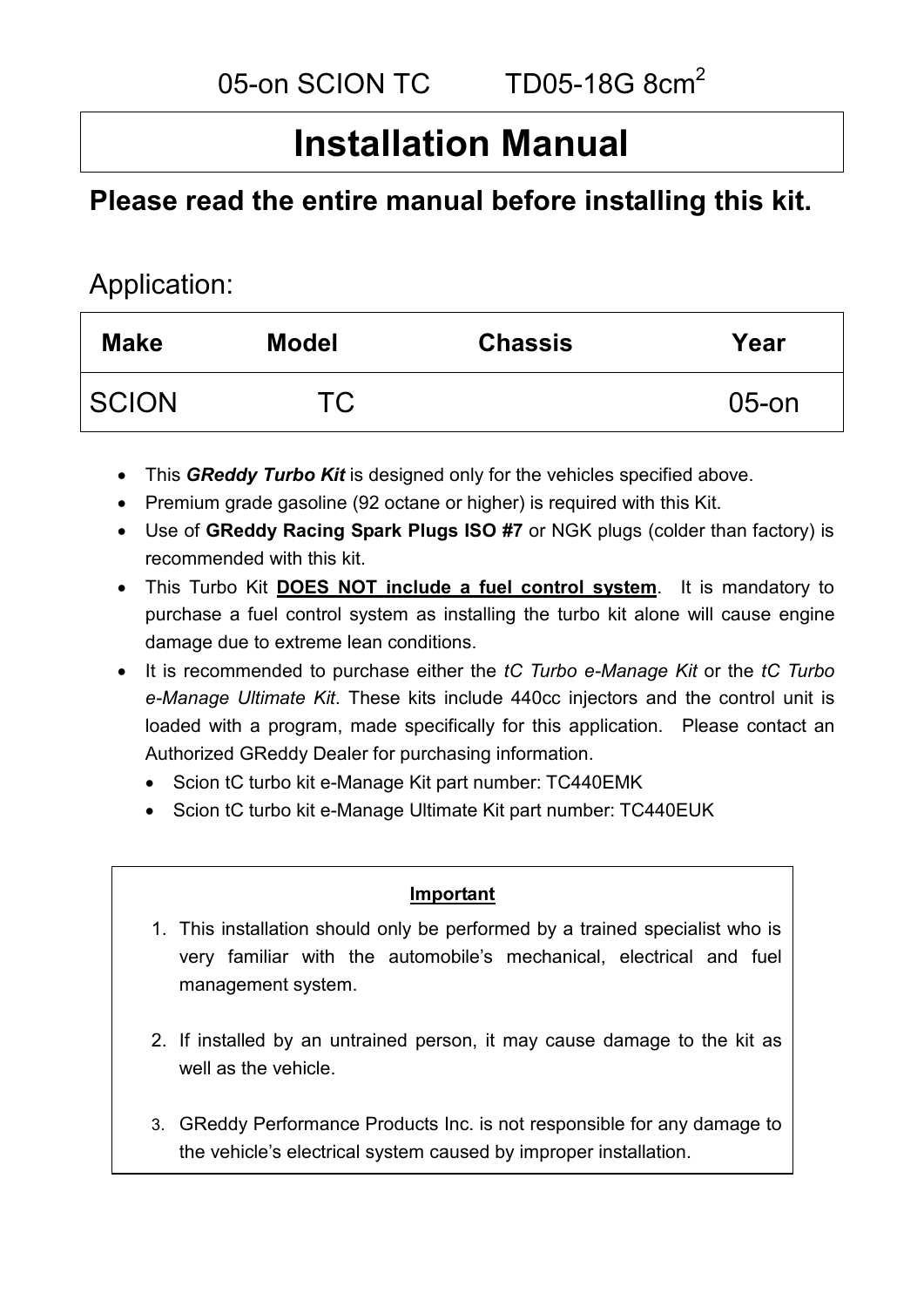## 1. Parts list

| 1. |                                          | Turbocharger TD05-18G 8cm2 P560mmHg                  |                |
|----|------------------------------------------|------------------------------------------------------|----------------|
| 2. | <b>Exhaust manifold</b> (Stainless)      |                                                      |                |
| 3. |                                          | Down pipe 1 (Cast Ductile Iron)                      |                |
| 4. |                                          | Down pipe 2 $(60 \phi \text{ steel})$                |                |
| 5. | Intercooler (TYPE 31)                    |                                                      |                |
| 6. | <b>Suction Pipe</b>                      | $S-1$ (80 $\phi$ Aluminum)                           |                |
| 7. |                                          | Compression Pipe C-1 $(50 \phi$ Aluminum)            |                |
|    |                                          | C-2 $(50 \phi$ Aluminum)                             |                |
|    | $9.$ "                                   | $C-3$ (60 $\phi$ Aluminum)                           |                |
|    | $10.$ $\frac{4}{10}$                     | C-4 $(60 \phi$ Aluminum)                             |                |
|    |                                          | 11. $\frac{1}{2}$ C-5 (60 $\phi$ Aluminum)           |                |
|    | 12. Airinx AY-M (Blue Filter)            |                                                      |                |
|    | 13. Airinx Adapter Hose (M70)            |                                                      |                |
|    | 14. Airinx Adapter (INX-1020)            |                                                      |                |
|    | 15. Oil Pressure Line 400mm              |                                                      |                |
|    | 16. Oil Pressure Fitting 1/8PT-M10 P1.25 |                                                      |                |
|    |                                          | 17. $\frac{1}{2}$ Copper Washer 10 $\phi$ (t=1.0)    |                |
|    | 18. <u>" 3-way 1/8PT</u>                 |                                                      |                |
|    |                                          |                                                      |                |
|    | 20. <u>" 1/8PT – 1/8PF</u>               |                                                      |                |
|    |                                          | 21. Oil Return Flange Pipe 16 $\phi$ (turbo)         |                |
|    |                                          | 22. Oil Return Pipe $16\phi$ (engine) (Weld-on Type) |                |
|    | 23. Hose $5\phi$ 1000mm                  |                                                      |                |
|    | $24.$ $*$ $16\phi$                       | 300mm (Blow-by.)                                     |                |
|    | $25.$ "<br>$16\phi$                      | 350mm (Oil Return .)                                 | 1              |
|    | 26. Silicone Hose                        | $50\phi$ Straight (70mm)                             | $\overline{2}$ |
|    | 27.                                      | $60\phi$ Straight (70mm)                             | 3              |
|    | $\alpha$<br>28.                          | 80 $\phi$ Straight (80mm)                            | 1              |
|    | $\mu$<br>29.                             | 50 φ - 60 φ Reducer                                  | 1              |
|    | $\epsilon$<br>30.                        | 60 $\phi$ -65 $\phi$ Reducer                         | 1              |
|    | $\alpha$<br>31.                          | $70\phi - 80\phi$ Reducer                            | 1              |
|    | 32. Hose band                            | $10\phi$<br>#5                                       | 4              |
|    | 33. Hose band                            | $16\phi$<br>#10                                      | $\overline{4}$ |
|    | 34. Hose band                            | 50 $\phi$<br>#32                                     | $\overline{5}$ |
|    | 35. Hose band                            | $60\phi$<br>#36                                      | <u>8</u>       |
|    | 36. Hose band                            | $65\phi$<br>#40                                      | $\overline{2}$ |
|    | 37. Hose band                            | $70\phi$<br>#44                                      | $\overline{2}$ |
|    | 38. Hose band                            | $80\phi$<br>#48                                      | $\overline{3}$ |
|    | 39. Gasket                               | Turbo Inlet<br>(TD05)                                | 1              |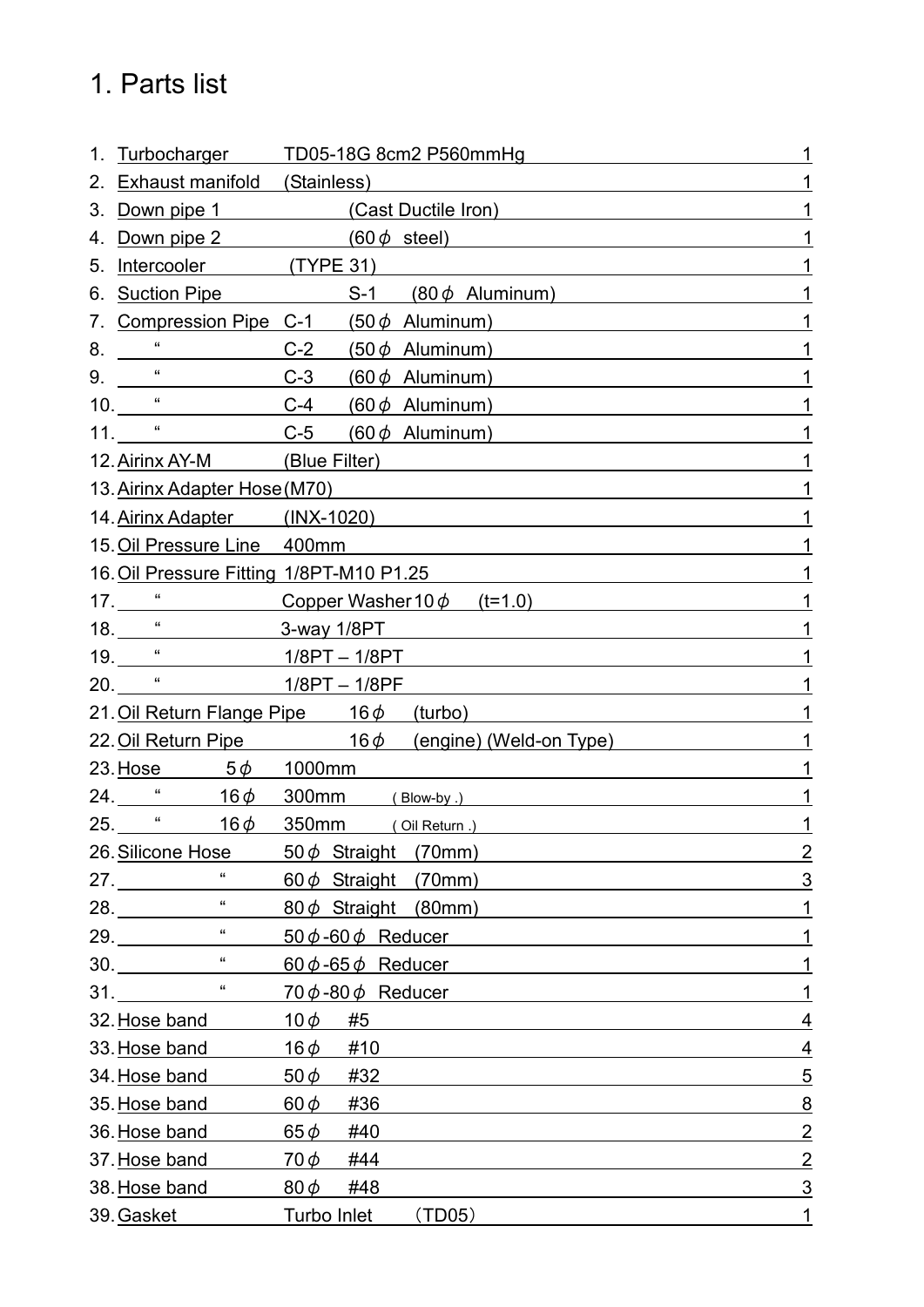|     | $40.$ $\frac{40}{10}$ | Turbo Outlet                      |            | (TD05)                   |                      |     |                          |   | 1              |
|-----|-----------------------|-----------------------------------|------------|--------------------------|----------------------|-----|--------------------------|---|----------------|
|     | $41.$ $\frac{41}{1}$  | Down pipe                         |            |                          | $(60 \phi$ Triangle) |     |                          |   |                |
| 42. | $\alpha$              | <u>Oil Return</u>                 |            | (TD05)                   |                      |     |                          |   |                |
|     | 43. Heat shield       |                                   |            |                          |                      |     |                          |   |                |
|     | 44. Thermo Cloth      | 1000mm                            |            |                          |                      |     |                          |   |                |
|     | 45. Zip Ties          | 150mm                             |            |                          |                      |     |                          |   | 10             |
|     |                       | 46.3-Way vacuum fitting           |            | <u> 10 ф -5 ф -10 ф</u>  |                      |     |                          |   |                |
|     | 47. One way Valve     |                                   |            |                          |                      |     |                          |   |                |
|     | 48. Intercooler       | <b>Bracket</b>                    |            |                          |                      |     |                          |   |                |
|     |                       | 49. Airinx Bracket                |            |                          |                      |     |                          |   |                |
|     |                       | 50. Heat shield Bracket           |            |                          |                      |     |                          |   |                |
|     |                       | 51. M4x10mm Stainless Cap P=0.7   |            | B                        |                      |     |                          |   | 2              |
|     |                       | 52. M6x15mm Stainless             | $P = 1.0$  | B                        | S/W                  | -   |                          |   | $\overline{2}$ |
|     |                       | 53. M6x15mm Stainless P=1.0       |            | B                        | S/W                  | F/W |                          |   | 3              |
|     |                       | 54. M6x20mm Stainless P=1.0       |            | B                        | S/W                  | F/W | N                        |   | 1              |
|     |                       | 55. M8x35mm Stainless P=1.25      |            | B                        |                      | F/W | N                        |   | <u>3</u>       |
|     |                       | 56. M8x30mm Stainless Stud P=1.25 |            | B                        | S/W                  |     | N                        |   | $\overline{5}$ |
|     |                       | 57. M8x38mm Stainless Stud P=1.25 |            | B                        | S/W                  | F/W | $\overline{\phantom{0}}$ |   | 1              |
|     | 58. M8 Stainless      |                                   | $P = 1.25$ | $\overline{\phantom{a}}$ |                      |     | N                        |   | 2              |
|     |                       | 59. M10 x25mm Stainless           |            | $P=1.5$ B                |                      | S/W |                          | N | 3              |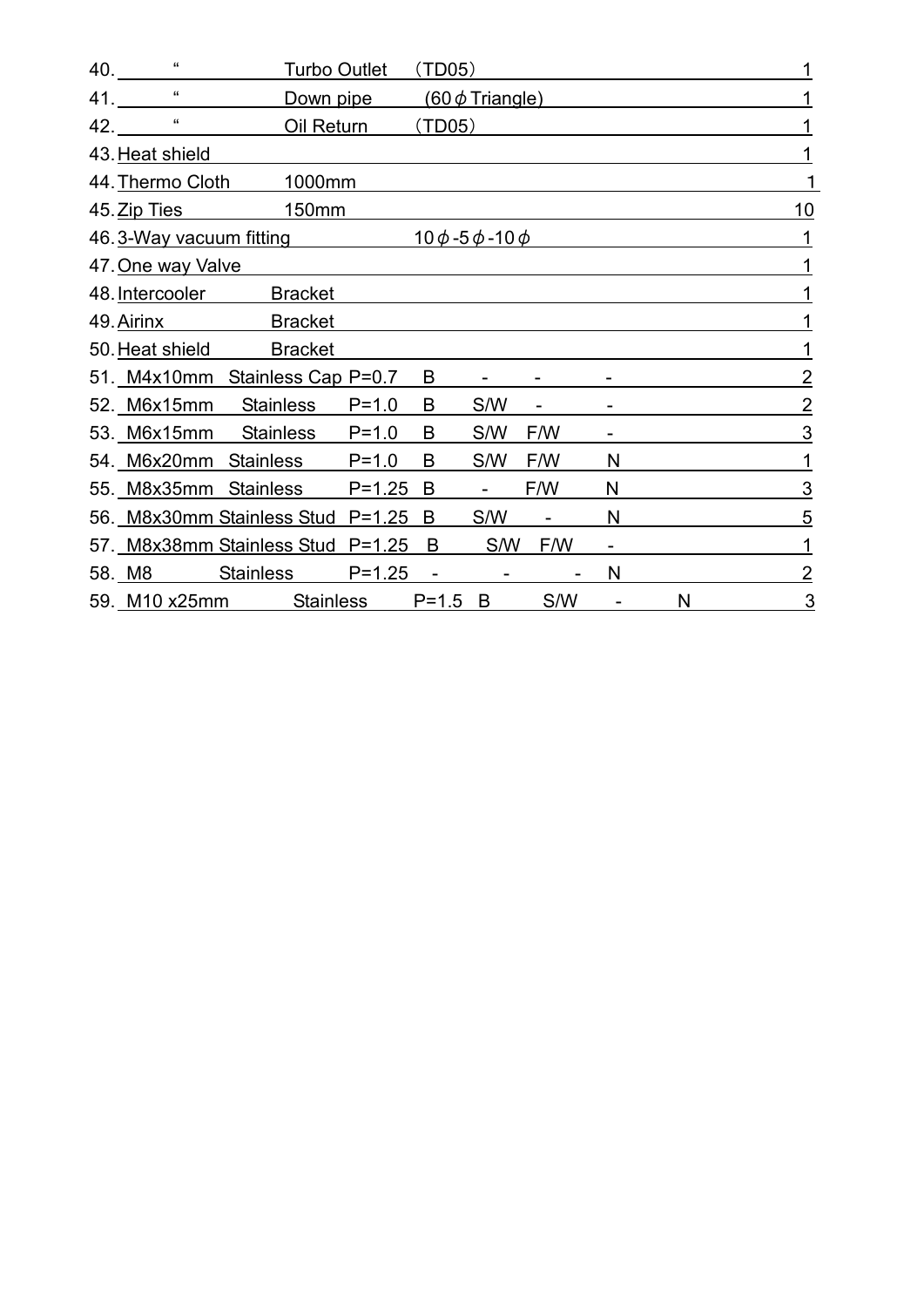

1 2 3 4 5







6 7 8 9 10









11 12 13 14 15









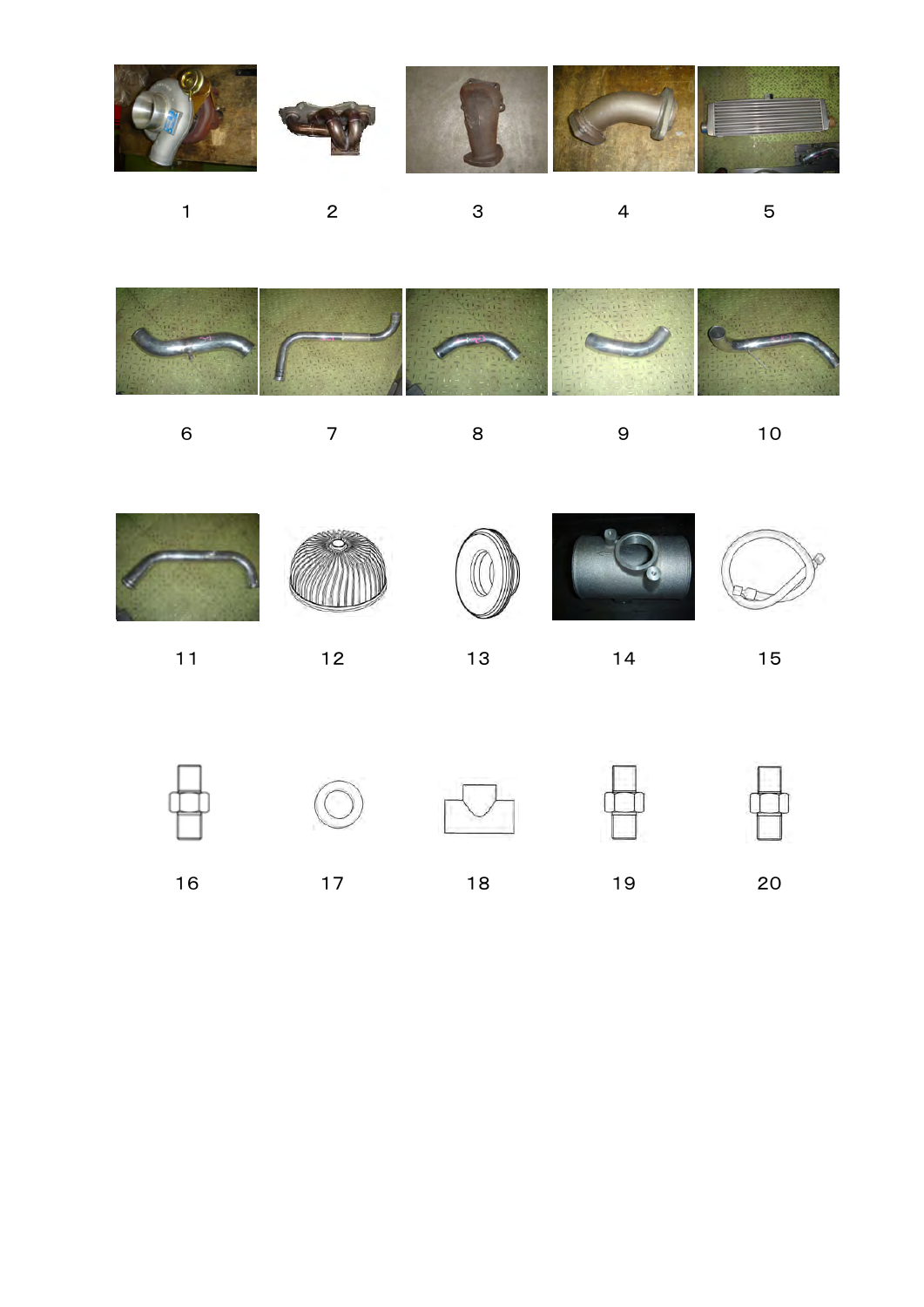















 $\sqrt{\circ}$ 

 $\epsilon$ 





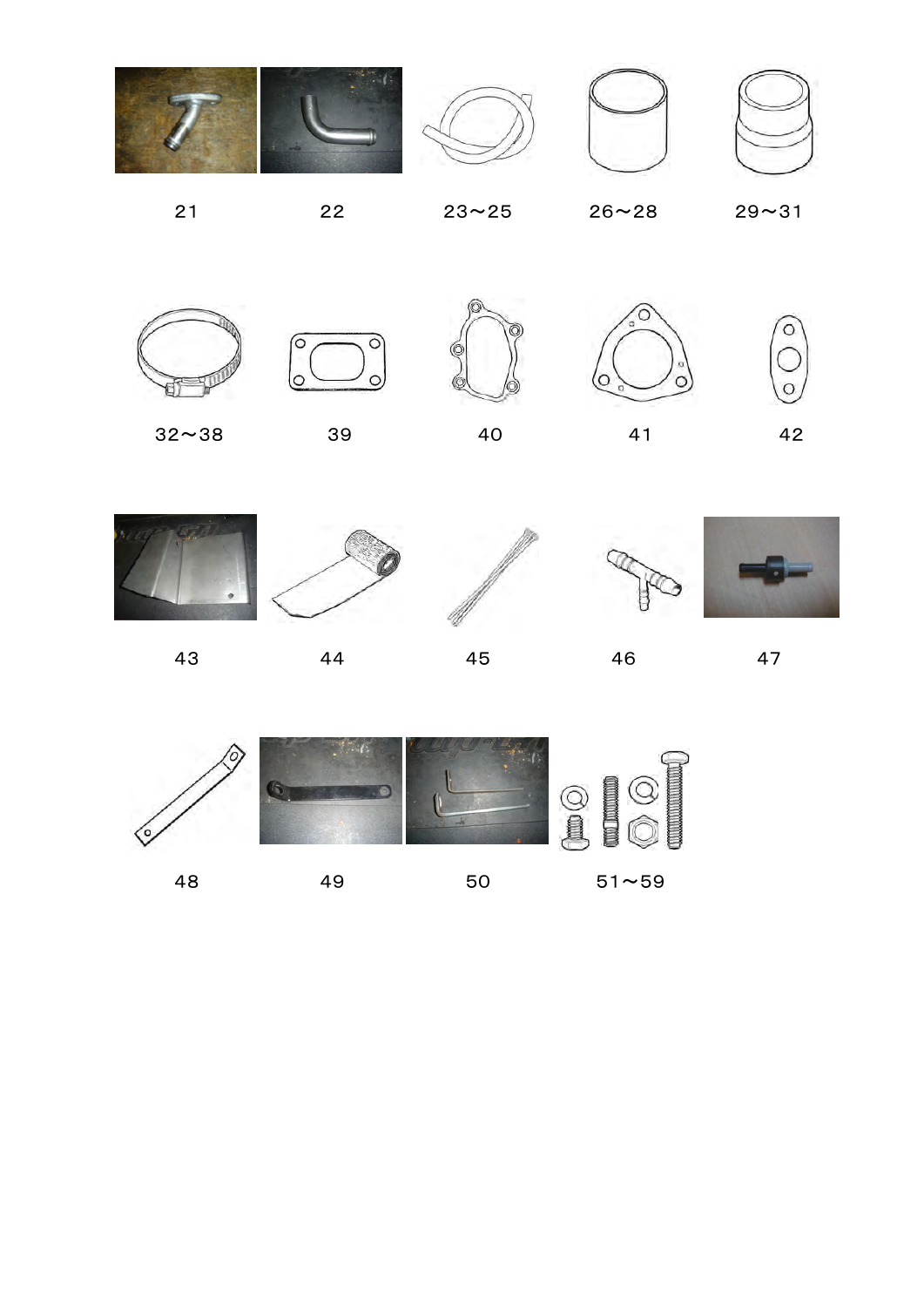## 2. Removal of Stock Parts

Please refer to the OE repair manual for removing stock parts.

- 2-1 Disconnect the negative terminal of the battery.
- 2-2 Drain the engine oil.
- 2-3 Disconnect the air flow meter.
- 2-4 Remove the Air cleaner assembly with airflow meter, intake tube.
- 2-5 Disconnect the primary O2 sensor and remove the exhaust manifold
- 2-6 Remove oil pan (Please refer to the factory service manual for detail instructions for removing the oil pan.)

### 3. Kit Installation

#### **3-1 Oil pan modification**

- 1. Clean the oil pan.
- 2. Use the diagram to the right for welding the oil return pipe to the oil pan.
- 3. Mark the oil pan to drill out for the 16mm hole.
- 4. Install the oil return pipe and weld the pipe to the oil pan as the diagram shows.
- 5. Clean the welded area and paint to prevent rusting.
- 6. Reinstall the oil pan on to the engine.



(Parts used #22.)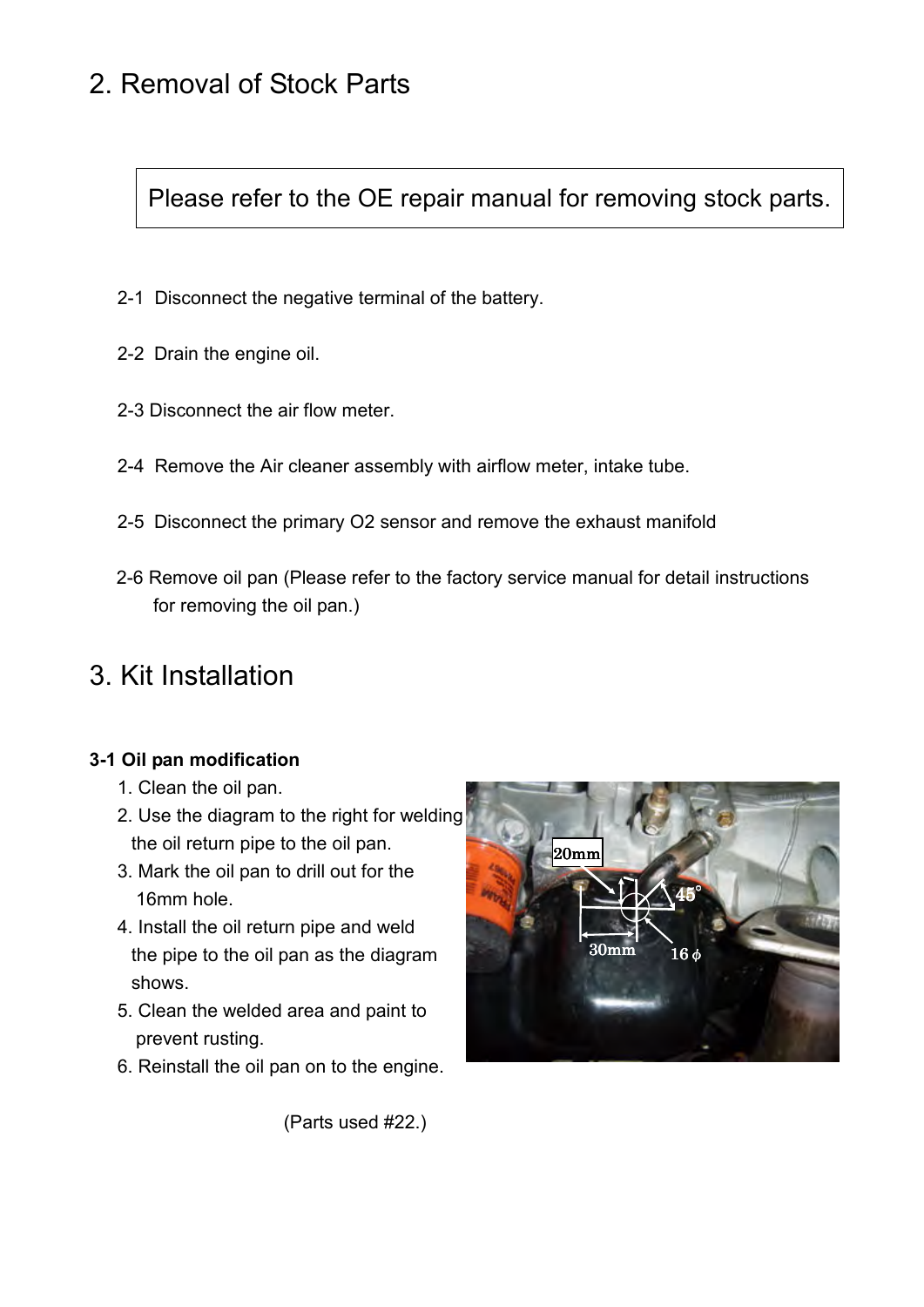#### **3-2 Thermo Cloth Installation**

 Wrap the AC line and surrounding wire harnesses with the provided thermo wrap.

(Parts used #44)

![](_page_7_Picture_3.jpeg)

#### **3-3 Turbocharger Assembly**

- 1. Install the oil return flange tube to the turbocharger using the provided gasket. (Parts used #1, 21, 39, 52)
- 2. Install stud bolts to the exhaust housing and install the down pipe adapter with provided gasket. (Parts used #3,40,56)
- 3. Mount the turbocharger to the manifold using the provided gasket and bolts. (Parts used #2, 3,39, 55,57)
- 4. Install the down pipe adapter1 to the down pipe adapter2 with provided gasket and hardware. (Parts used #4,41,59)
- **3-4 Turbocharger Assembly Installation**  Install the turbocharger assembly with the provided gaskets.
	- ※ Use stock bolts and exhaust manifold gasket.

![](_page_7_Picture_11.jpeg)

![](_page_7_Picture_12.jpeg)

![](_page_7_Picture_13.jpeg)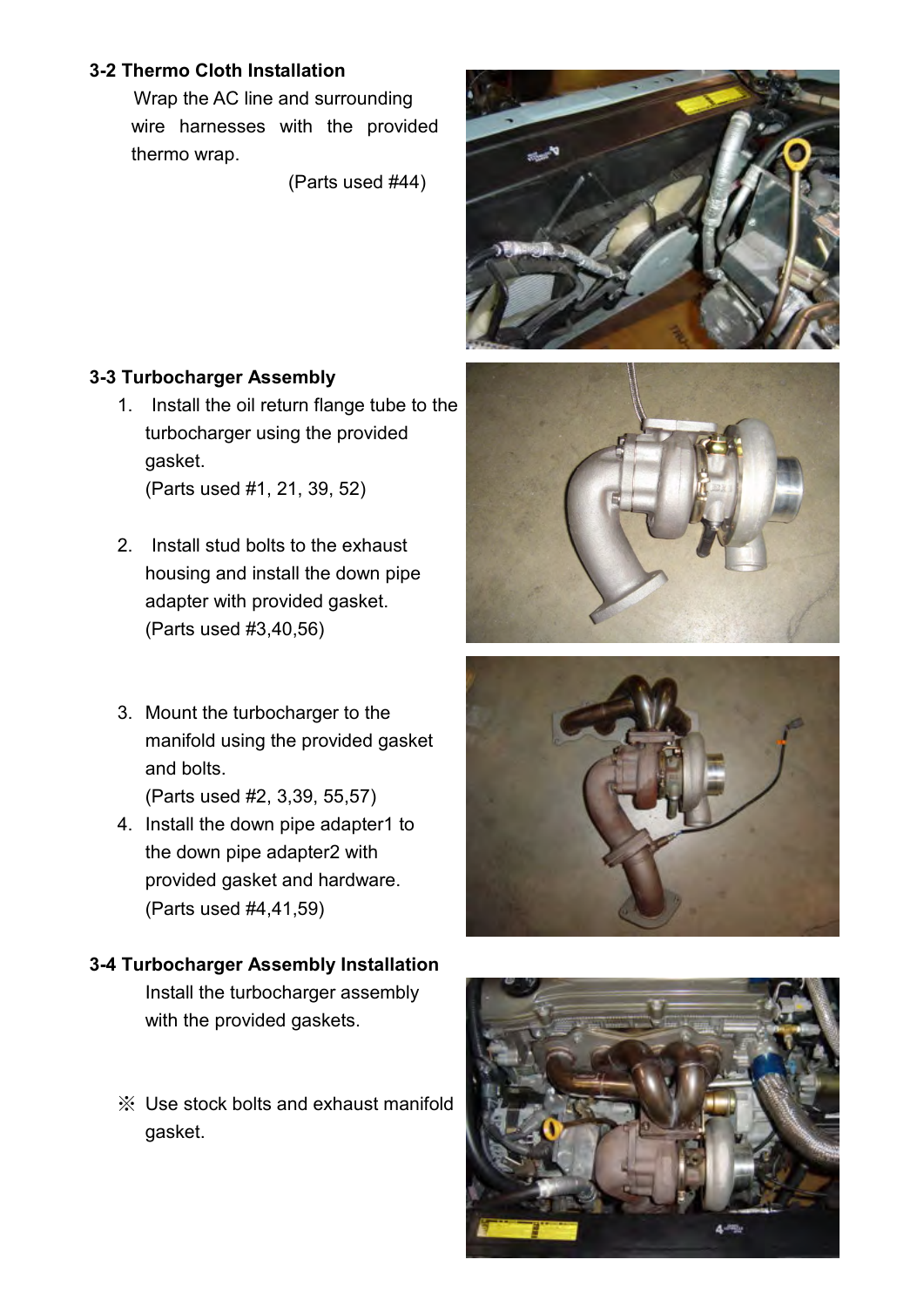#### **3-5 Front exhaust pipe Installation**

- Install the factory front exhaust pipe to the down pipe.
- ※ Use stock bolts and exhaust gasket.

#### **3-6 Oil Return Connection**

. Wrap the oil return hose with the provided thermo cloth and install the hose from the turbocharger to the oil pan.

(Parts used #25, 33, 44)

#### **3-7 Oil Pressure Line Connection**

1. Remove the factory oil pressure switch then install the oil pressure union and the three way fitting as shown.

(Parts used #18, 19, 20)

※Apply Teflon tape to the PT side of the union fitting.

![](_page_8_Figure_11.jpeg)

- 2. Connect the oil pressure line from the turbo to the three way fitting. (Parts used #15,16,17.)
	- ※Install the oil pressure line to the turbocharger using oil pressure fitting, 1/8pt-M10 P1.25and copper washers.

#### **CAUTION**

Improper connection of the oil pressure line can damage the turbocharger. Take caution to prevent teflon tape from entering the oil lines.

![](_page_8_Picture_16.jpeg)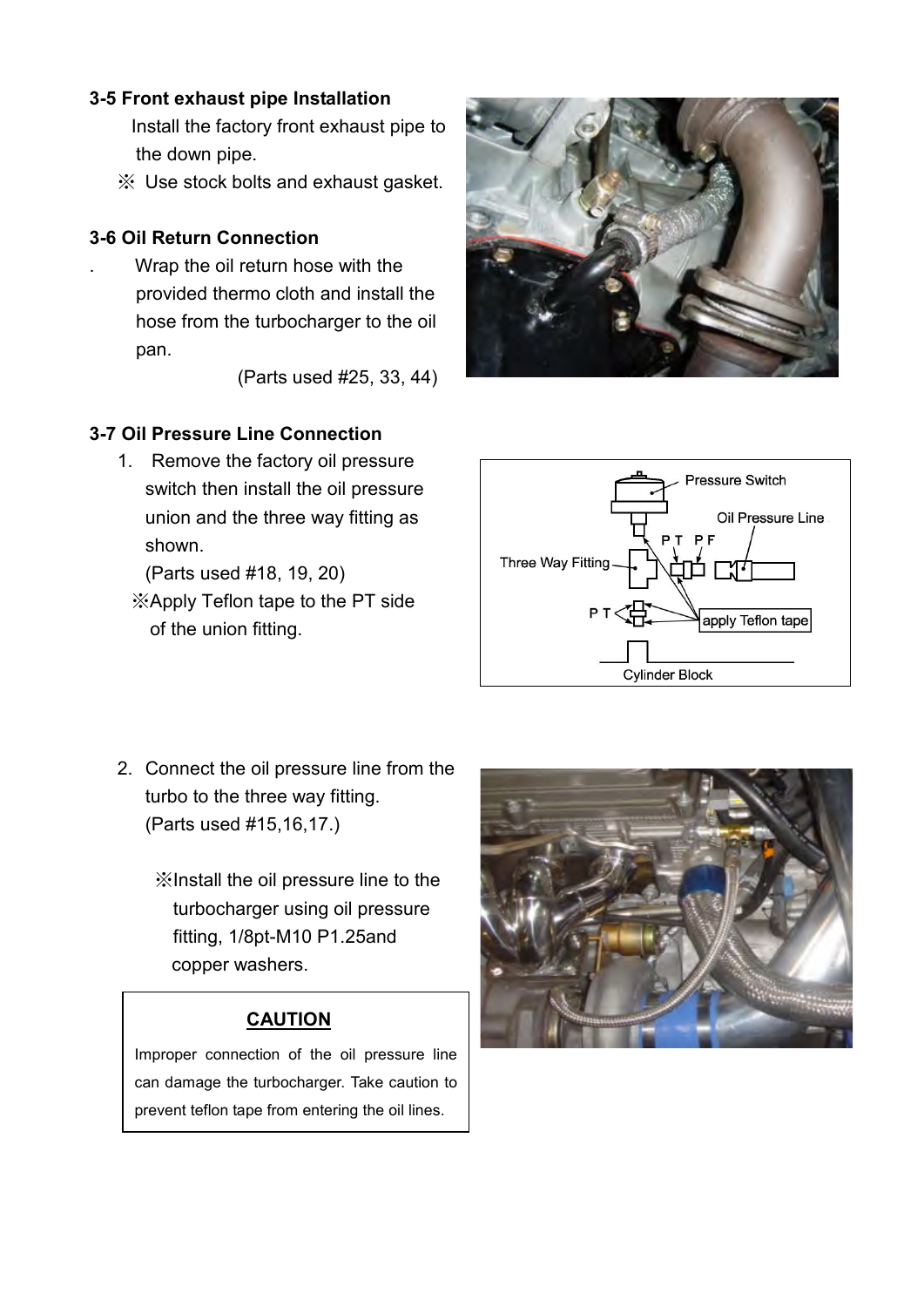#### **3-8 Intercooler Core Installation**

Mount the intercooler core as shown. Secure the top bracket to the hood latch assembly and the bottom bracket to the sub-frame.

(Parts Used #5, 48, 54)

![](_page_9_Picture_3.jpeg)

#### **3-9 Suction Pipe Installation**

- 1. Remove the Airflow Sensor from the stock air box and install onto provided Airinx adapter. Take caution to install in the proper direction. Use stock bolts. (Parts used #12)
- 2. Install the Airinx adapter on to the Airinx Air filter. (Parts used #12,13,14)
- 3. Install the S-1 pipe to the turbo inlet and the Airinx assembly to the S-1 pipe as shown.

(Parts used #6,28,31,37,38)

4. .Connect the blow by tube from the valve cover to the S-1 pipe with the provided 16 $\phi$  hose and clamps (Parts used #24, 33)

![](_page_9_Picture_10.jpeg)

![](_page_9_Picture_11.jpeg)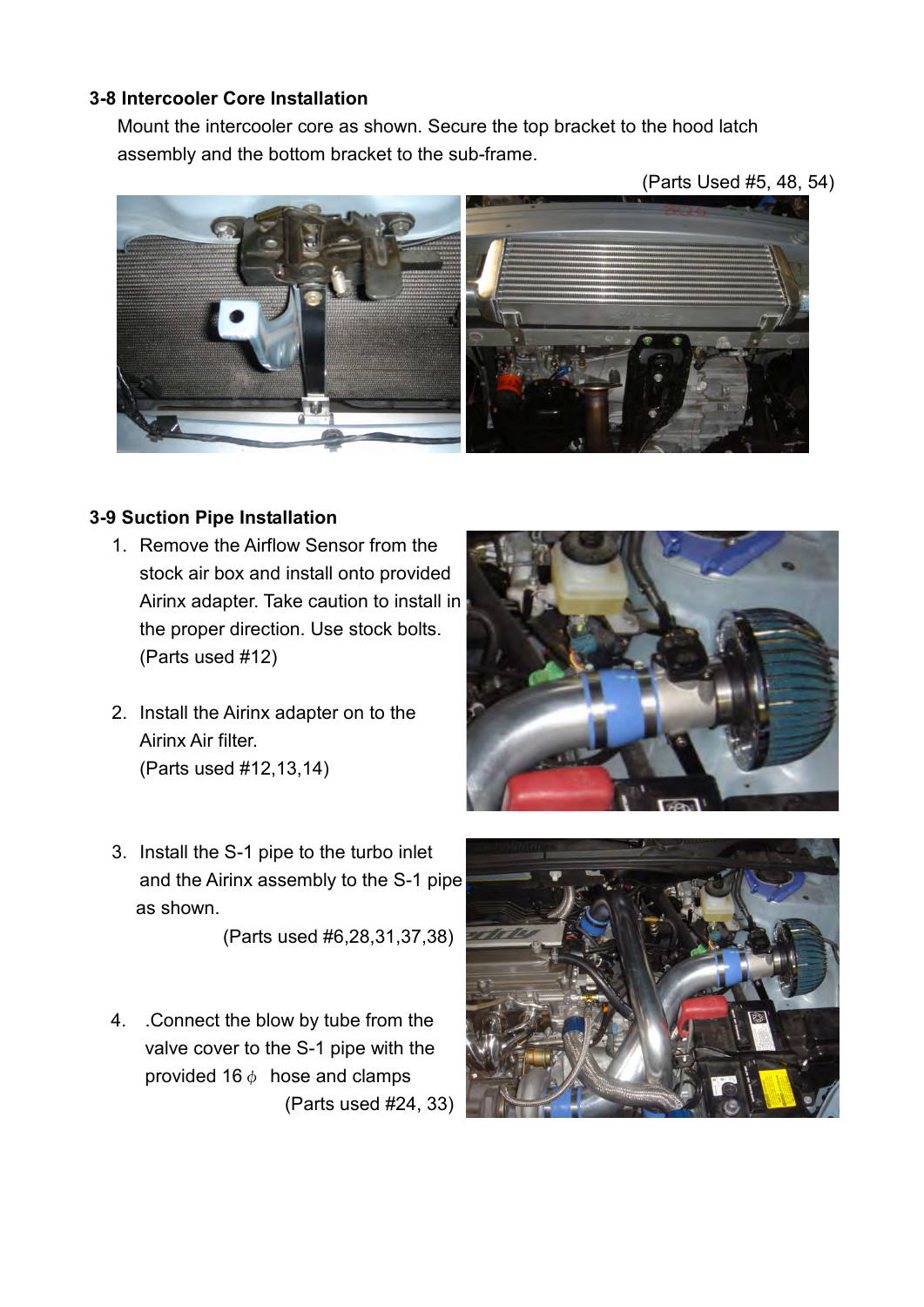#### **3-10 Compression Pipe Installation**

.

1. Install the Compression pipes C-1, C-2 from the turbo outlet to the Intercooler. (Parts used #7,8,26,30,34,35)

![](_page_10_Picture_2.jpeg)

2. Install the Compression pipes C-3, C-4 ,C-5 from the Intercooler to the throttle body. (Parts used #9,10,11,27,30,35,36)

![](_page_10_Picture_4.jpeg)

![](_page_10_Picture_5.jpeg)

#### **3-10 Heat shield Installation**

 Install the heat shield to the alternator as shown. (Parts used #43, 50, 36, 50, 53)

![](_page_10_Picture_8.jpeg)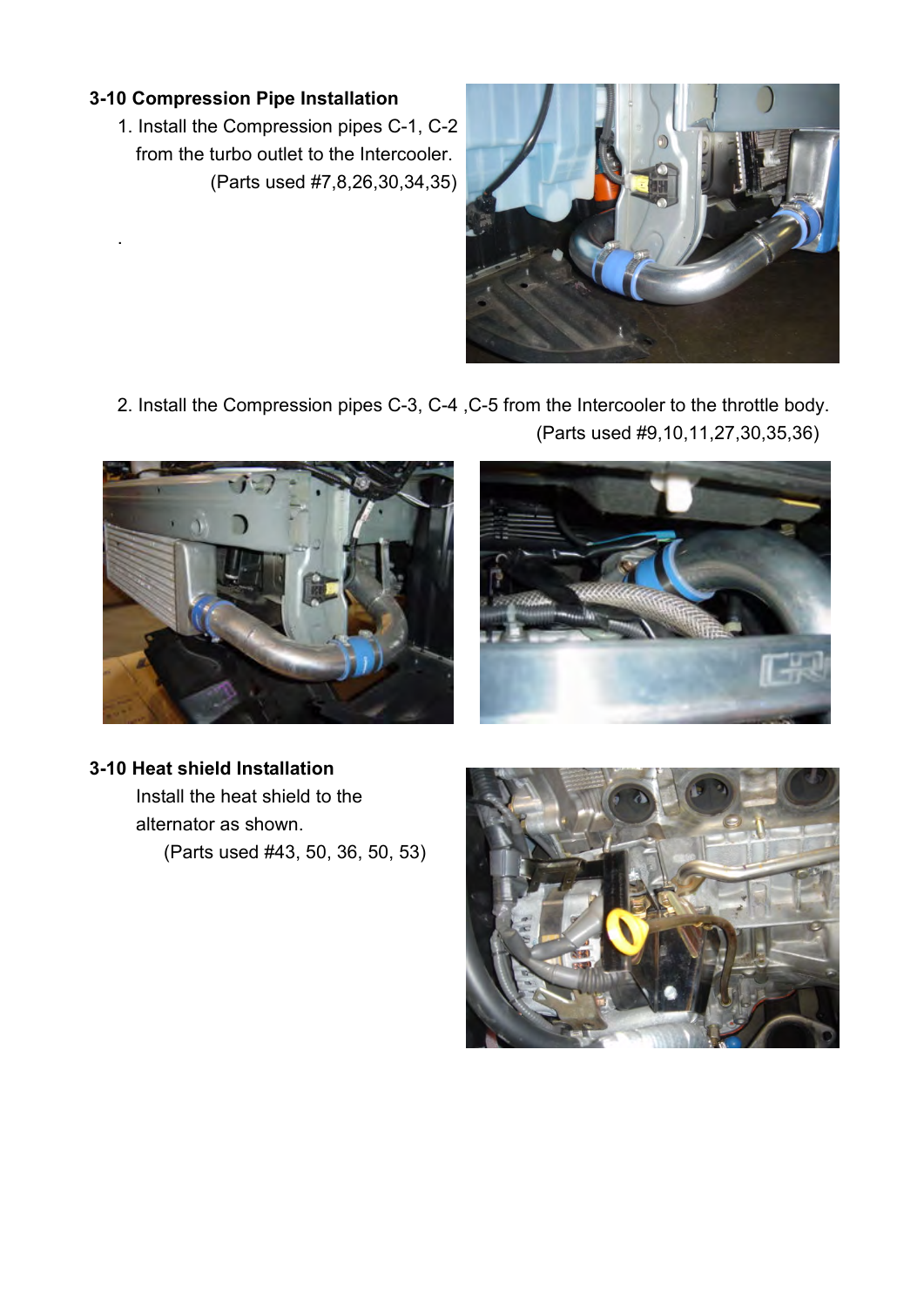#### 3-12 Vacuum line Installation

Cut the brake booster vacuum hose by the intake manifold and install the 3-way fitting. Connect the  $5\phi$  side to the actuator with the provided 5  $\phi$ hose.

 \*Secure all the vacuum hoses with zip ties to prevent the hose from disconnecting. (Parts used #23,45,46)

![](_page_11_Picture_3.jpeg)

#### **3-13 Starting the Engine**

- 1. Refill the engine oil to factory spec.
- 2. Check all the hoses and wires connection, then reconnect the negative side of the battery.
- 3. Turn the ignition to "ON" position 2-3 times to get fuel pressure. Then, check the injectors and the fuel rail for any fuel leaks.  **\* Repair any fuel leaks before starting the engine. Starting the engine with a fuel leak can cause fire in the engine compartment and can be very dangerous.**
- 4. Remove the ECM fuse and crank the engine to get oil pressure to the turbo. (Until the oil light on the dash turns off) Check for any oil leaks, then reinstall the fuse and start the engine.
- 5. While idling, check for any oil, coolant, or air leaks.
- 6. After inspection, reinstall the under cover and other stock parts that was removed.

#### **This completes the Turbo Kit installation.**